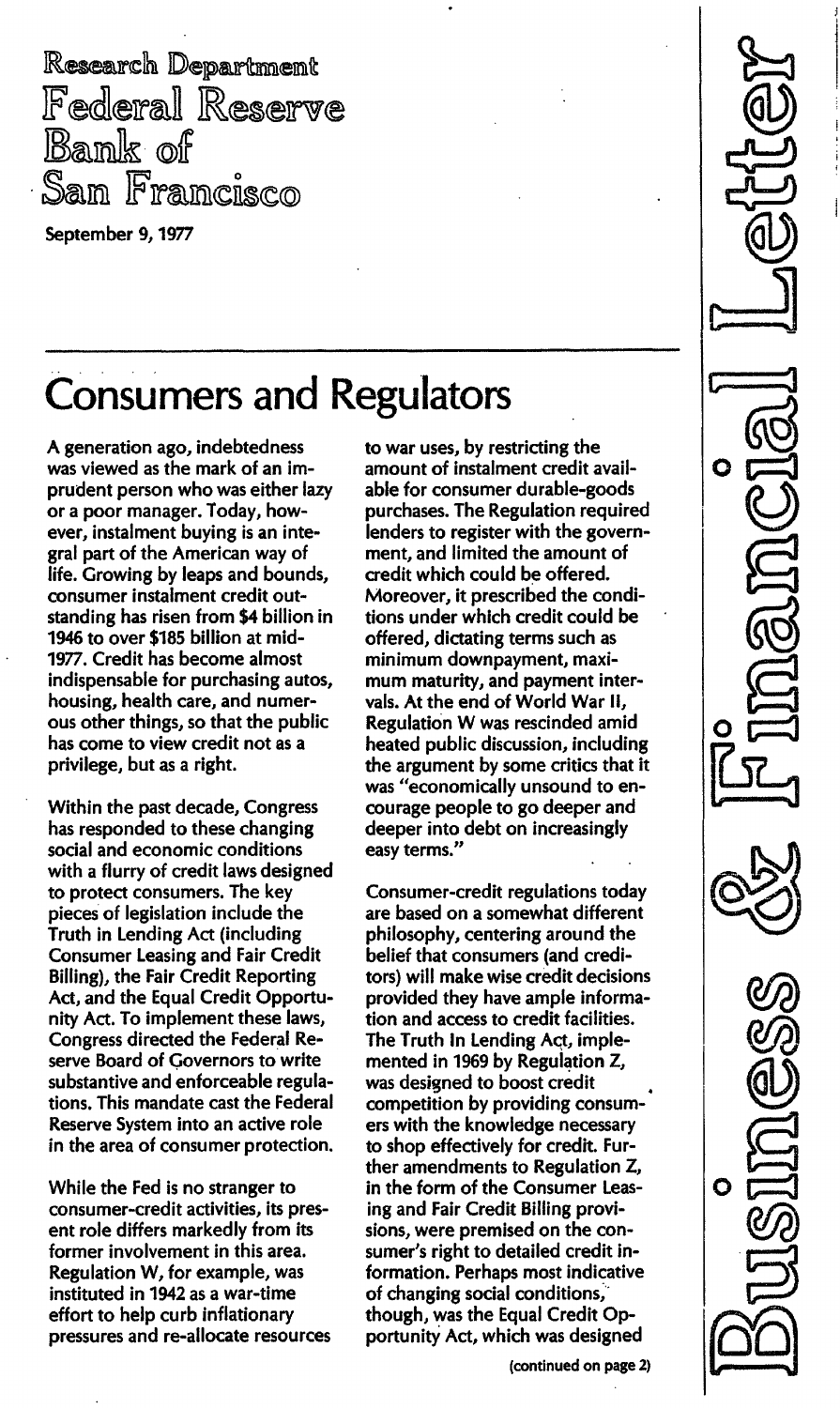# **Research Department** Federal Reserve<br>Bank of San Francisco

Opinions expressed in this newsletter do not necessarily reflect the views of the management of the Federal Reserve Bank of San Francisco, nor of the Board of Governors of the Federal Reserve System.

to open the credit market to people who had previously been denied credit, frequently despite ability to repay.

#### **Equal credit**

The Equal Credit Opportunity Act (ECOA) was implemented by Regulation B in late 1975, as a means of guaranteeing that credit would be equally available to creditworthy applicants without regard to sex or marital status. In March of this year, its scope was broadened to encompass other prohibited bases of discrimination-race, color, religion, national origin, receipt of income from public assistance programs, and exercising of rights under the Consumer Credit Protection Act.

The revised regulation also stipulates that a creditor who refuses to grant a loan must inform the customer of the adverse action within thirty days of receiving a completed application. Furthermore, upon discovering that an application is incomplete, the creditor must make a good-faith effort to obtain information necessary to complete the application. The written adverseaction notice must contain a notice of rights under the ECOA, the name and address of the Federal agency responsible for compliance, and a statement of the specific reasons for the adverse action (or notification of the applicant's right to receive such a statement).

#### Credit herstories

Perhaps one of the most significant provisions of revised Regulation B

covers the right of married women to establish credit histories in their own names. Prior to June 1, 1977, most credit accounts were kept solely in the name of the husband, and only he developed a credit history. Yet most married women at some time in their lives want individual credit, and will thus need an independent credit history.

Therefore, a creditor henceforth must designate new accounts to reflect the participation of both wife and husband. On existing accounts, a creditor must designate joint and user accounts so that credit information can be accessed in both names of married account holders. If the creditor is unable to find this information in a record review, each couple must be informed in writing of their right to have credit information reported in the names'of both spouses. Those who wish to have individual credit histories must sign and mail the notice back to the creditor. Either spouse's signature is sufficient, and signing the notice does not change the liabilities of either spouse.

#### Enforcement of equal credit

Equal Credit Opportunity provisions are enforced by a number of Federal agencies: At the Federal Reserve Bank of San Francisco, problems are handled by a Consumer Banking Affairs Unit which acts as a consumer complaint clearinghouse. The Unit investigates complaints regarding statechartered banks which are members of the Federal Reserve System, and forwards other complaints to the proper enforcement agency: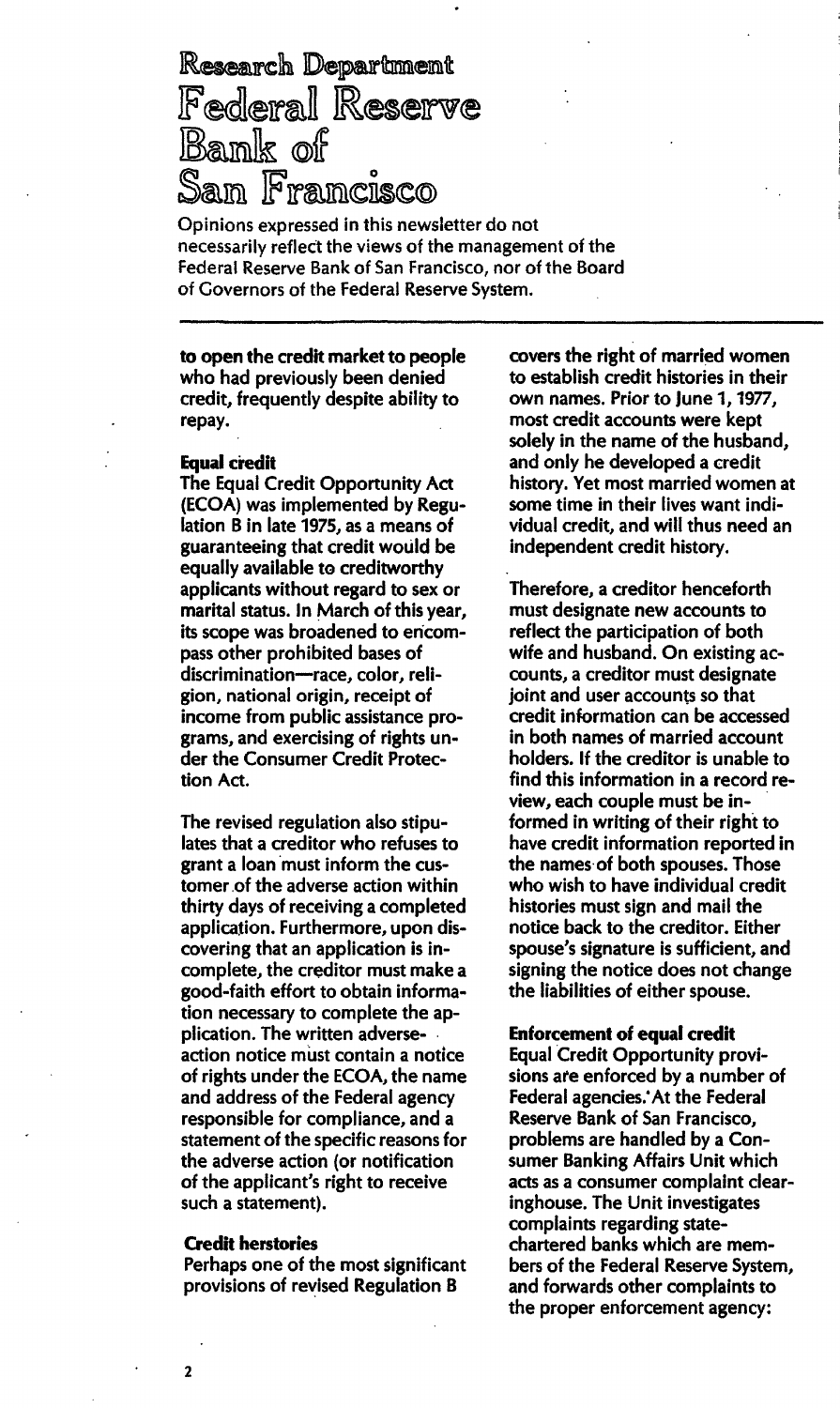the Federal Deposit Insurance Corporation for state-chartered nonmember banks; the Comptroller of the Currency for nationallychartered banks; the Federal Home Loan Bank Board for savings and loan associations; and the Federal Trade Commission for most other creditors.

Yet consumers frequently are not knowledgeable enough about their rights to exercise them, nor are creditors always cognizant of their responsibilities to consumers. Another important facet of enforcement, then, is the dissemination of information. Staff members at various Reserve Banks handle thousands of telephone calls a month from consumers and lenders. Copies of Federal Reserve regulations, amendments and proposals, and explanatory pamphlets also are provided to the public. Speakers conversant with the Board's consumer regulations are available to interested groups upon request, as is an advisory service for member banks. The advisory service is part of the "Consumer Compliance and Education Program" instituted by the Fed this past March. Intended to assure that banks both understand and comply with consumer regulations, the program has two parts: special compliance examinations for statechartered member banks, and an educational/advisory service available to all Federal Reserve member banks.

### Cost of enforcement?

Congress' attempt to make credit more accessible to consumers has created some new problems, according to Federal Reserve Governor Philip C. Jackson, Jr., in testimony before the Consumer Affairs Subcommittee of the House Banking Committee. "While it supports the basic public purpose of consumer-credit legislation, the Board of Governors has become increasingly concerned about the degree of complexity and overlap of existing laws and hopes the situation can be clarified and simplified/' he said.

Jackson listed several Federal Reserve actions designed to deal with this problem. The Board of Governors last year established a Consumer Advisory Council representing a broad spectrum of consumer and creditor interests. Council study groups are now making onsite investigations of large and small creditors, to analyze the ramifications of consumer-credit laws. In addition, the University of Michigan is conducting a survey for the Board to evaluate consumers' perceptions of these laws, and thus to determine how regulations can be made more responsive to consumer needs. Again, the Board has issued sample forms to assist creditorsespecially small businesses-in dealing with consumer-credit lems. And the "Consumer Compliance and Education Program" has been set up to reduce complexity through increased public understanding of the impact of consumer-credit statutes and regulations.

Kathleen Quenneville